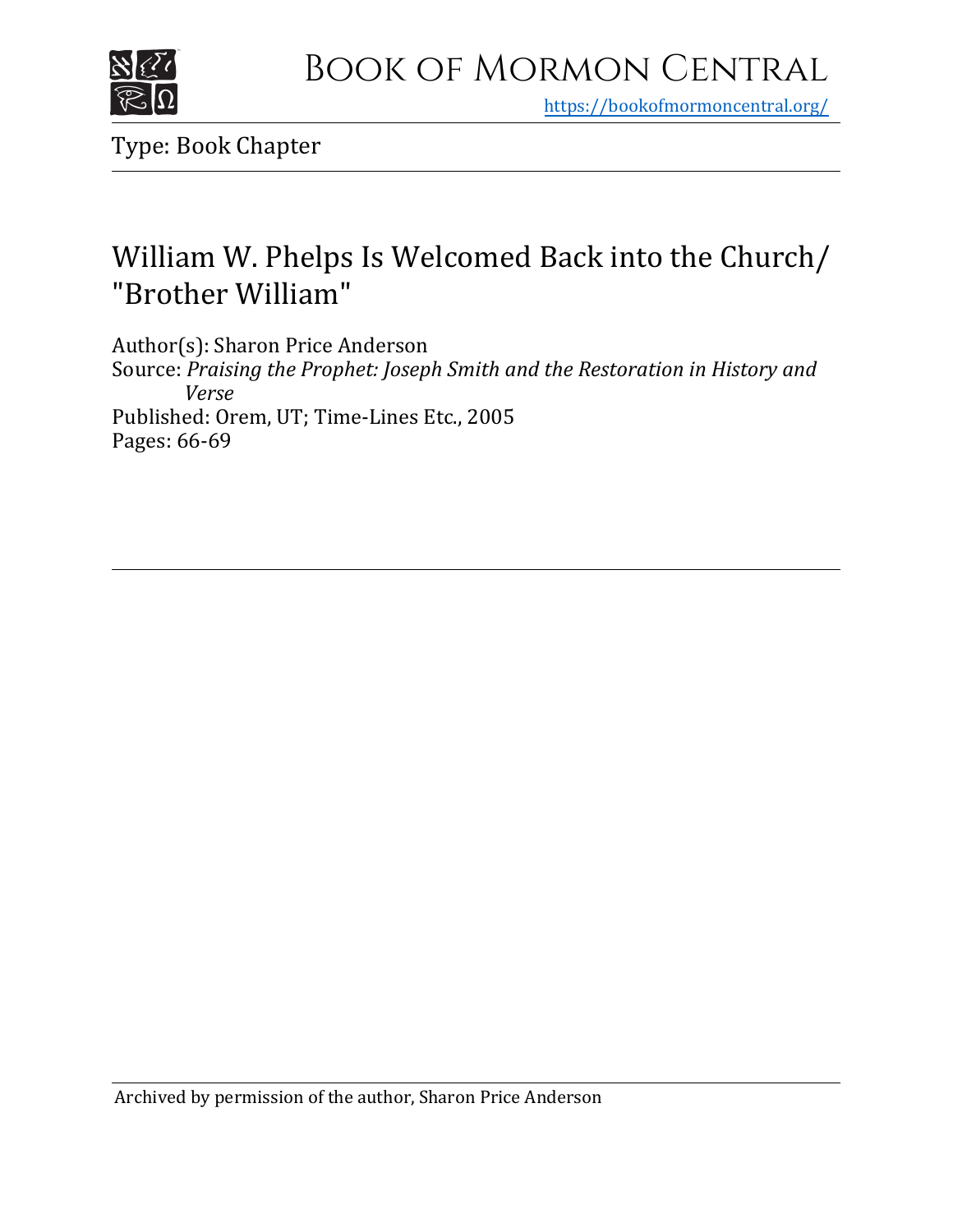## William W. Phelps Is Welcomed Back into the Church

In 1891, after reading the Book of Mormon and talking with Sidney Rigdon, a man by the name of William W. Phelps went to Kirtland where he met Joseph, Jr. He joined the Church, established the *Evening and Morning Star,* served as one of the Prophet's scribes, and helped prepare the Church's first hymnal. Sadly, Brother Phelps was among those who, in the dark days of persecution, left, the Church. In 1838, as the Saints were being driven from Far West, he turned against the Prophet. He was excommunicated in 1839, but in a letter dated 29 June 1840, he confessed to Jospeh that he had not walked according to his holy anointing and asked forgiveness. "I have seen the folly of my way, and <sup>I</sup> tremble at the gulf <sup>I</sup> have passed .... <sup>I</sup> want to be saved if my friends will help me ...." <sup>46</sup>

Orson Hyde and John E. Page wrote to Joseph and his counselors in Brother Phelps' behalfsaying, "former experience teaches [us] that you are workmen in the art of saving souls; therefore with greater confidence do we recommend [Brother Phelps] to your clemency and favorable consideration ...."<sup>47</sup>

Joseph'<sup>s</sup> reply, written 22 July 1840, illustrates his Christlike love and compassion. Although he and others had suffered much because of William's false testimony, the Prophet freely forgave his repentant brother and magnanimously welcomed him back into the fold of Cod.

> Our hearts were melted into tenderness and compassion when we ascertained your resolves .... <sup>I</sup> can assure you <sup>I</sup> feel a disposition to act on your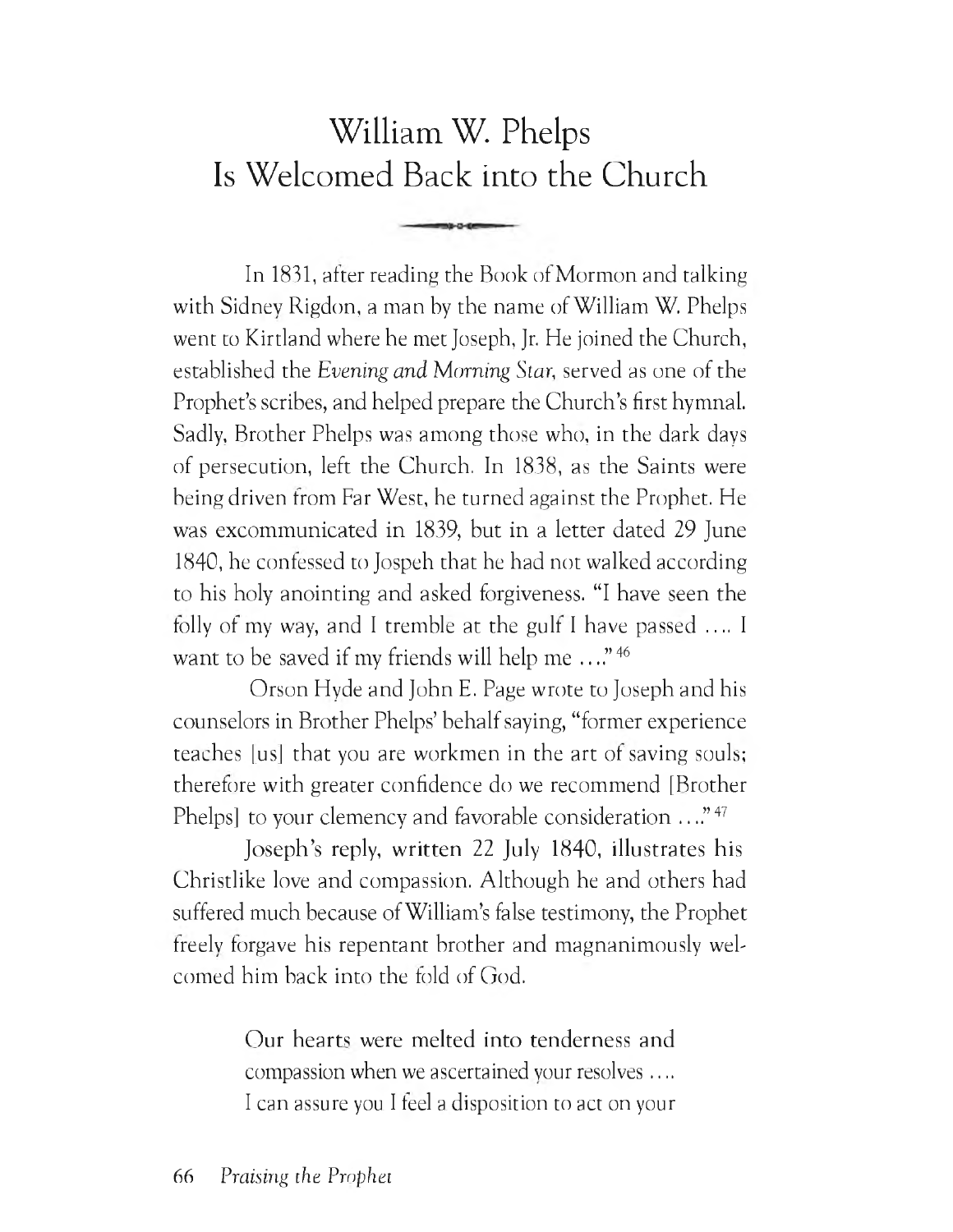case in <sup>a</sup> manner that will meet the approbation of Jehovah, (whose servant <sup>I</sup> am), and agreeable to the principles of truth and righteousness which have been revealed;  $\ldots$  [T] he cup of gall, already full enough for mortals to drink, was indeed filled to overflowing when you turned against us— ... However; the cup has been drunk, the will of our Father has been done, and we are yet alive, ... [W]e say it is your privilege to be delivered from the powers of the adversary, be brought into the liberty of God's dear children, and again take your stand among the saints of the Most High, and by diligence, humility, and love unfeigned, commend yourself to our God, and your God, and to the church of Jesus Christ .... <sup>I</sup> shall be happy once again to give you the right hand of fellowship, and rejoice over the returning prodigal.— "Come on, dear brother, since the war is past, For friends at first, are friends again at last." <sup>48</sup>

William W. Phelps went west with the Saints and became one of the first regents of the University of Deseret and a representative in the Utah legislature. He was the author of many of the most beloved hymns of the Latter-day Saints. Fifteen songs penned by him appear in the current hymn book. Thirteen of these hymns were included in the first book of hymns compiled by Emma Smith. Among them were *The Spirit of God, Now Let Us Rejoice, Redeemer of Israel, Now We'll Sing with One A^ccord, Come All Ye Saints of Zion, Gently Raise the Sacred Strain,* and O *God, the Eternal Father.* Following the martyrdom, Brother Phelps wrote his stirring tribute to Joseph the Prophet, *Praise to the Man.*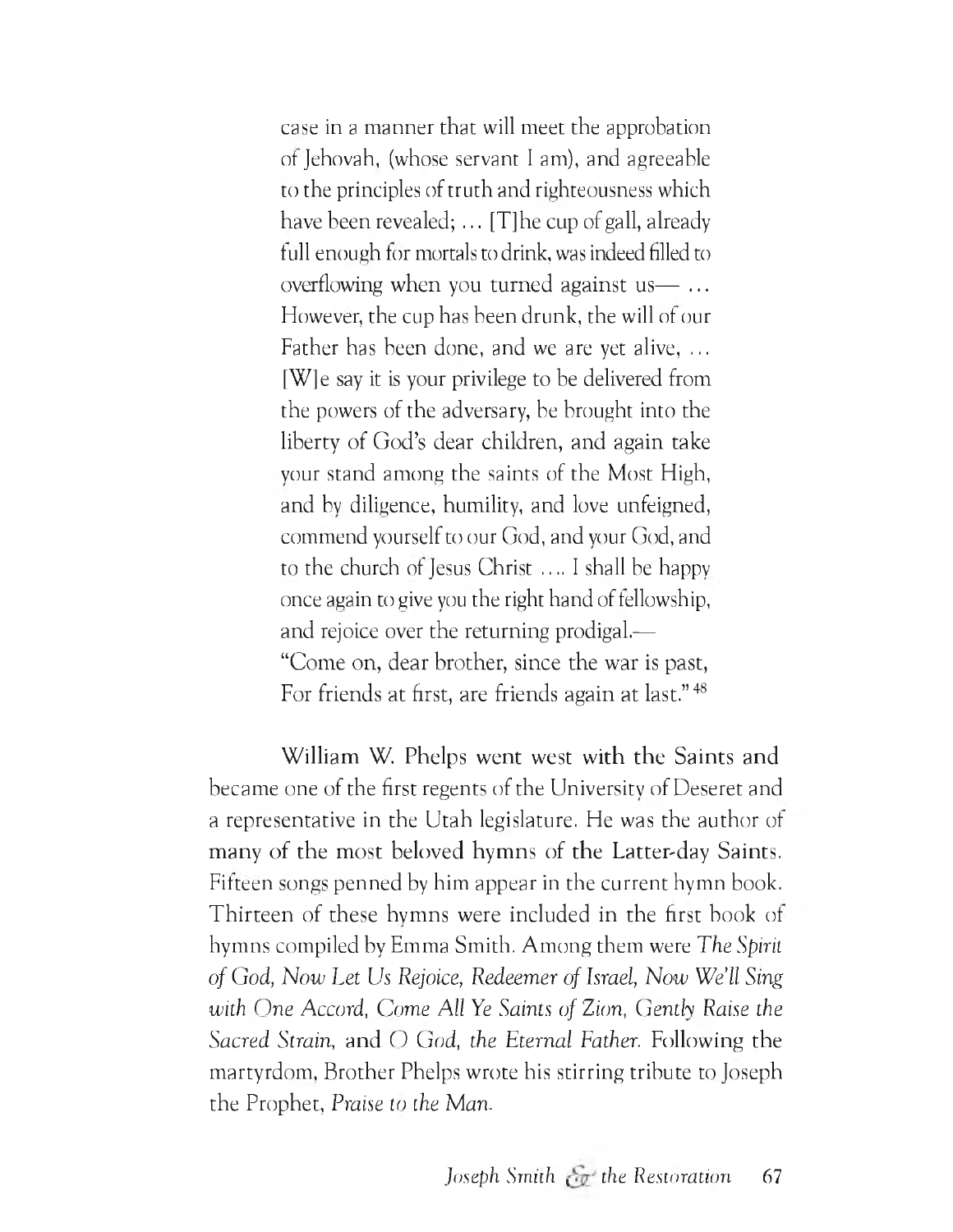## Brother William

who sat in councils sweet and knew the Spirit'<sup>s</sup> burning fire, but briefly strayed —

who saw visions and blessings, yet betrayed the truth and brewed a temporary cup of tribulation —

who, understanding common glories of Adam-ondi-Ahman, still wandered as a stranger in the wilderness of sin —

cry in the desert no more.

Repent. Return to Zion. Stand again among the Saints. In this redeeming hour feel the Savior'<sup>s</sup> grace.

May He generously restore the loving light of His face, lift you up once more and faithful years increase.

Rejoice with us. With one accord, praise the goodness of our Lord.